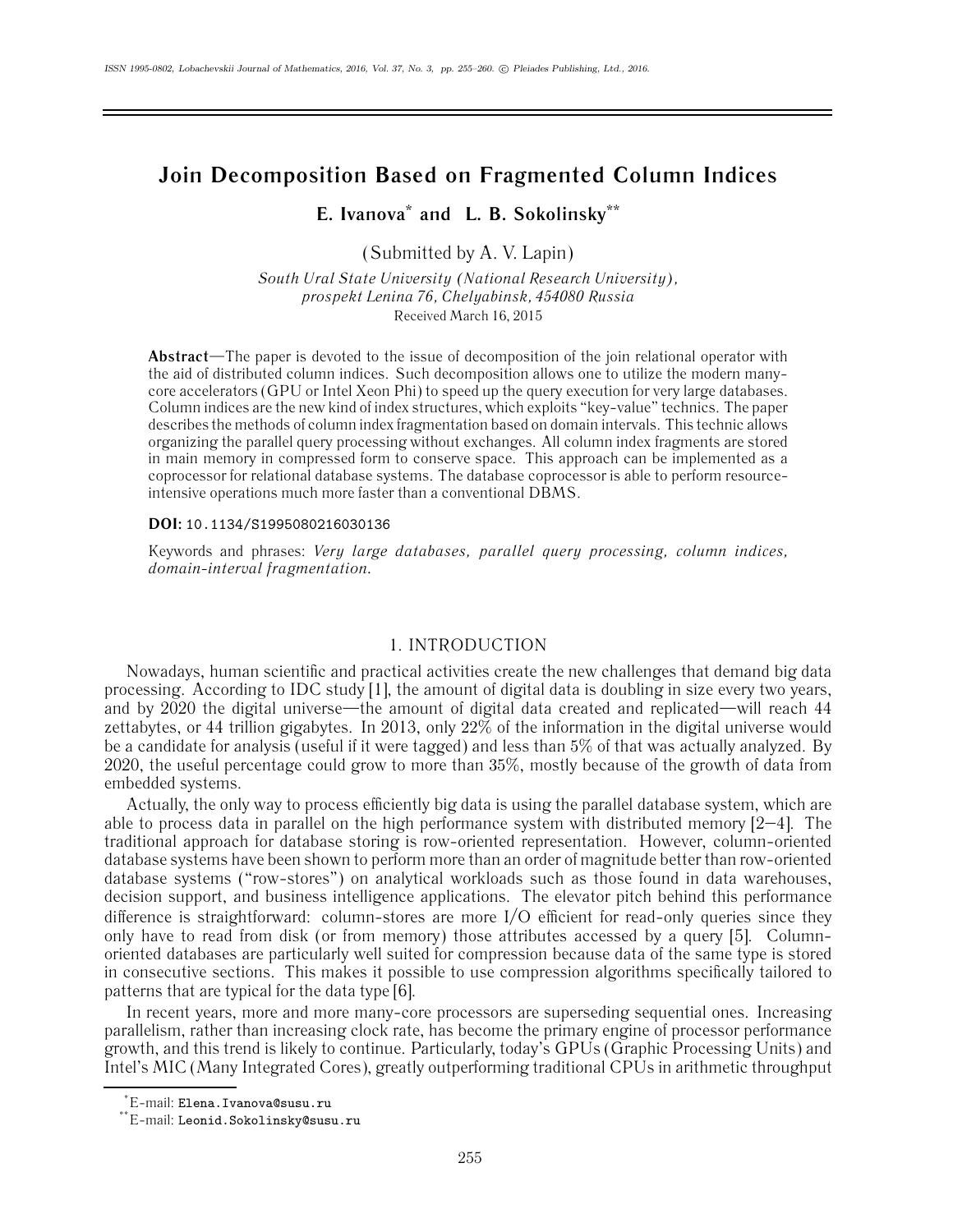#### 256 IVANOVA, SOKOLINSKY

and memory bandwidth, can use hundreds of parallel processor cores to execute tens of thousands of threads [7]. Recent trends in new hardware and architectures have gained considerable attention in the database community. Processing units such as GPU or MIC provide advanced capabilities for massively parallel computation. Database processing can take advantage of such units not only by exploiting this parallelism, e.g., in query operators (either as task or data parallelism), but also by offloading computation from the Central Processing Unit (CPU) to these coprocessors, saving CPU time for other tasks [8]. The many integrated cores of the Xeon Phi make this hardware accelerator a natural computing platform for an in-memory database engine or server. The database tables reside in the memory space of the MIC thus supporting fast in-memory database applications [9]. Main memory as the primary storage location is becoming increasingly attractive as a result of the decreasing cost/size ratio [6]. Main Memory Database (MMDB) eliminates disk access by storing and manipulating entire database in main memory. For performance-significant systems MMDB offer very low response time and very high throughput [10]. According to Gartner's 2013 Hype Cycle for Emerging Technologies report, in-memory database management system have 2 to 5 years until widespread adoption [11].

According to this, the problem of developing new efficient methods of parallel database processing in main memory on modern compute clusters with manycore accelerators using column-oriented representation and data compression is important. To meet this goal, we offer a special type of index structures called *distributed column indices*. Distributed column indices allow to perform a decomposition of relational operations, which admits the efficient parallel execution of them on computing cluster system, equipped with manycore accelerators. In this paper, we consider the decomposition for natural join. We will be using the notation from [12] for denoting the relation operators. The symbol ∘ we will use to denote the operation of concatenation of the tuples.

The paper is organized as follows. Section 2 introduces the notion of column index. Section 3 presents the definition of domain-interval fragmentation of column index. Section 4 describes a method of decomposing natural join of two relations based on domain-interval fragmentation of column indices built for the join attributes. The theorem about correctness of this decomposition method is proved. Section 5 summarises the results and outlines directions for future research.

## 2. COLUMN INDEX

Let  $R(A^*,B_1,\ldots,B_u)$  be the R relation with A primary key and the following attributes:  $B_1,\ldots,B_u$ . Tuples of R have length of  $u+1$  and form of  $(a,b_1,\ldots,b_u)$ , where  $a\in\mathbb{Z}_{\geq0}$  and  $\forall j\in\mathbb{Z}_{\geq0}$  $\{1,\ldots,u\}\ (b_j\in\mathfrak{D}_{B_j}).$  Here,  $\mathfrak{D}_{B_j}$  is the domain of attribute  $B_j$ . Let  $r.B_j$  denote a value of attribute  $B_j$ . Let r.A denote a value of the primary key of tuple r:  $r = (r.A, r.B_1, \ldots, r.B_u)$ . The *primary key* of relation R has the property:  $\forall r', r'' \in R$  ( $r' \neq r'' \Leftrightarrow r'.A \neq r''.A$ ). Define *tuple address* as a primary key value of the tuple. To get the tuple by its address, we will use  $\&R$  *dereferencing function*:  $\forall r \in R \left( \&_R(r.A) = r \right).$ 

**Definition 1.** Let  $R(A^*,B,...), T(R) = n$  be given. Let a linear order be defined on set  $\mathfrak{D}_B$ . The *column index*  $I_{R,B}$  for attribute B of relation R is an ordered relation  $I_{R,B}(A^*,B)$ , which satisfies the following requirements:

$$
T(I_{R,B}) = n, \pi_A(I_{R,B}) = \pi_A(R); \qquad (1)
$$

$$
\forall x_1, x_2 \in I_{R.B}(x_1 \le x_2 \Leftrightarrow x_1.B \le x_2.B); \tag{2}
$$

$$
\forall r \in R \left( \forall x \in I_{R,B} \left( r.A = x.A \Rightarrow r.B = x.B \right) \right). \tag{3}
$$

Condition (1) means that the sets of primary keys of column index and indexed relation are equal. Condition (2) means that index elements are sorted in ascending order of values of attribute B. Condition (3) means that attribute A of an index element contains the address of tuple of  $R$ , which has the same value of B attribute as the corresponding element of column index has.

From the intensional point of view, the column index  $I_{R,B}$  is a table with two columns A and B (see fig. 1). The number of rows in the column index is equal to the number of rows in the indexed table. Column B of index  $I_{R,B}$  contains all the values of column B in table R (including duplicates). These values are sorted in ascending order inside column index.

The following lemma is useful for proving the correctness of decomposition of a relational operators.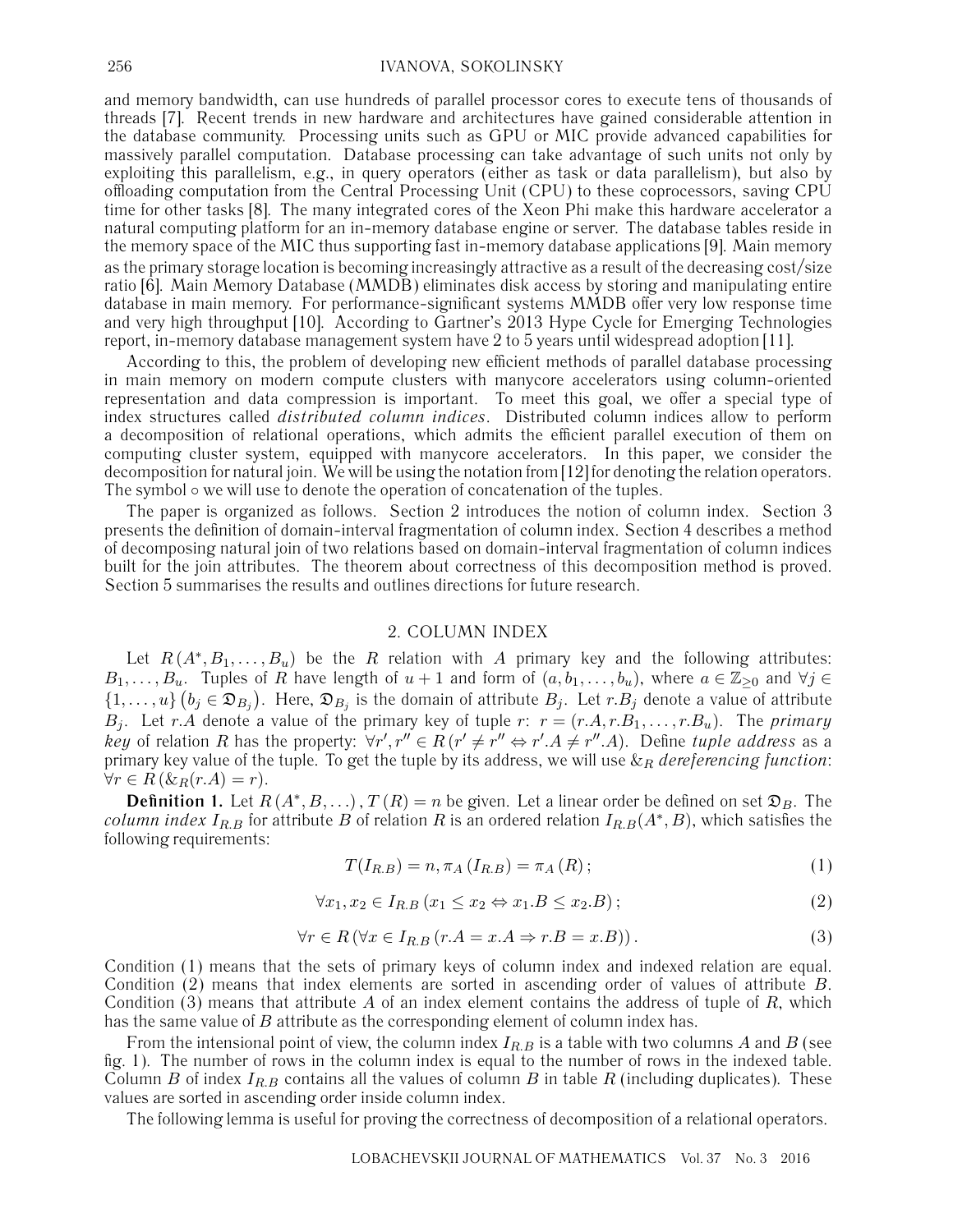

**Fig. 1.** Column index.

**Lemma 1.** Let relation schema  $R(A^*,B,...)$  be given. Let column index  $I_{R,B}$  be defined for *relation* R. *Then*

$$
\pi_B(I_{R.B}) = \pi_B(R). \tag{4}
$$

*Proof.* Choose an arbitrary  $b \in \mathfrak{D}_B$ . Let  $T(\sigma_{B=b}(R)) = k$ . Without loss of generality we may assume that  $\forall r \in R$  ( $r.A < k \Leftrightarrow r.B = b$ ). It follows using (1) and (3) that  $\forall x \in I_{R.B}$  ( $x.A < k \Leftrightarrow x.B = b$ ). Thus  $T(\sigma_{B=b} (I_{R,B})) = k$ . Therefore (4) is true. The lemma is proven.

# 3. DOMAIN-INTERVAL FRAGMENTATION

**Definition 2.** Let a total ordering relation be defined on domain  $\mathfrak{D}_B$ . Let a separation of set  $\mathfrak{D}_B$  into  $k > 0$  nonintersecting intervals is given:

$$
V_0 = [v_0; v_1], V_1 = (v_1; v_2], \dots, V_{k-1} = (v_{k-1}; v_k];
$$
  
\n
$$
v_0 < v_1 < \dots < v_k;
$$
  
\n
$$
\mathfrak{D}_B = \bigcup_{i=0}^{k-1} V_i.
$$
\n
$$
(5)
$$

The function  $\varphi_{\mathfrak{D}_B} : \mathfrak{D}_B \to \{0, \ldots, k-1\}$  is called *interval fragmentation function* for domain  $\mathfrak{D}_B$  if the following condition holds:

$$
\forall i \in \{0, \ldots, k-1\} \left(\forall b \in \mathfrak{D}_B \left(\varphi_{\mathfrak{D}_B}(b) = i \Leftrightarrow b \in V_i\right)\right). \tag{6}
$$

**Definition 3.** Let column index  $I_{R,B}$  for relation  $R(A^*,B,...)$  with attribute B on domain  $\mathfrak{D}_B$ . The function

$$
\varphi_{I_{R.B}}: I_{R.B} \to \{0,\ldots,k-1\}
$$

is called *domain-interval fragmentation function* if the following condition holds:

$$
\forall x \in I_{R,B} \left( \varphi_{I_{R,B}}(x) = \varphi_{\mathfrak{D}_B}(x.B) \right). \tag{7}
$$

Define *i*th fragment ( $i = 0, \ldots, k - 1$ ) of index  $I_{R,B}$  as follows:

$$
I_{R,B}^i = \{x | x \in I_{R,B}; \ \varphi_{I_{R,B}}(x) = i\}.
$$
\n(8)

It means that the *i*th fragment contains tuples, which have values of attribute  $B$  from the *i*th domain interval. This fragmentation is called the *domain-interval fragmentation*. The number of fragments is the *degree of fragmentation*.

The domain-interval fragmentation has the following fundamental properties, which follow directly from its definition:

$$
I_{R.B} = \bigcup_{i=0}^{k-1} I_{R.B}^i;
$$
  

$$
\forall i, j \in \{0, \dots, k-1\} \quad \left(i \neq j \Rightarrow I_{R.B}^i \cap I_{R.B}^j = \emptyset\right).
$$

LOBACHEVSKII JOURNAL OF MATHEMATICS Vol. 37 No. 3 2016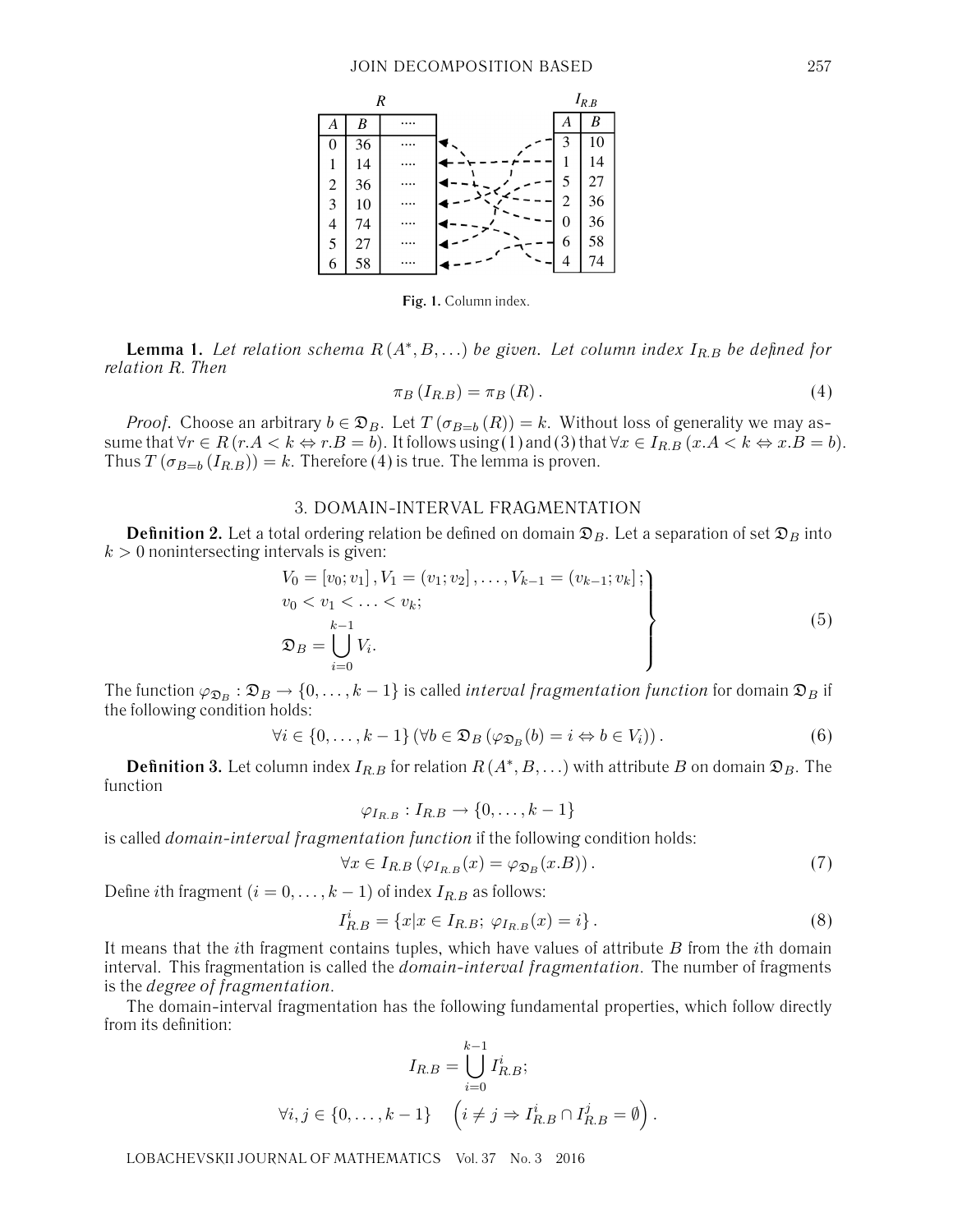The following lemma is useful for proving the correctness of decomposition of a relational operators. **Lemma 2.** Let a domain-interval fragmentation with degree k be given for column index  $I_{R,B}$ *of relation* R (A∗,B,...). *Then*

$$
\forall i \in \{0, \dots, k-1\} \left(\forall x \in I_{R.B} \left(x \in I_{R.B}^i \Leftrightarrow x.B \in V_i\right)\right). \tag{9}
$$

*Proof.* First, letТs proof

$$
\forall i \in \{0, \dots, k-1\} \left(\forall x \in I_{R.B} \left(x \in I_{R.B}^i \Rightarrow x.B \in V_i\right)\right). \tag{10}
$$

Let  $x \in I_{R,B}^i$ . It follows using (8) that  $\varphi_{I_{R,B}}(x) = i$ . By the (7), we have  $\varphi_{\mathfrak{D}_B}(x,B) = i$ . Hence, by the (6),  $x.B \in V_i$ , it follows that (10) is true.

Second, letТs proof

$$
\forall i \in \{0, \dots, k-1\} \left(\forall x \in I_{R,B} \left(x.B \in V_i \Rightarrow x \in I_{R,B}^i\right)\right). \tag{11}
$$

Let  $x \in I_{R,B}$  and  $x.B \in V_i$ . It follows using (6) that  $\varphi_{\mathfrak{D}_B}(x.B) = i$ . By the (7), we have  $\varphi_{\mathfrak{D}_B}(x.B) = i$  $\varphi_{I_{R,B}}(x) = i$ . Hence, by the (8),  $x \in I_{R,B}^i$ , it follows that (11) is true. The lemma is proven.

## 4. DECOMPOSITION OF NATURAL JOIN OF TWO RELATIONS

Let two relations be given:

$$
R(A^*,B_1,\ldots,B_u,C_1,\ldots,C_v)
$$

and

$$
S(A^*,B_1,\ldots,B_u,D_1,\ldots,D_w).
$$

Let the following two sets of column indices for attributes  $B_1, \ldots, B_u$  be given:

$$
I_{R.B_1},\ldots,I_{R.B_u};\quad I_{S.B_1},\ldots,I_{S.B_u}.
$$

Let the following domain-interval fragmentation with degree  $k$  be defined for all these indices:

$$
I_{R.B_j} = \bigcup_{i=0}^{k-1} I_{R.B_j}^i;
$$
\n(12)

$$
I_{S.B_j} = \bigcup_{i=0}^{k-1} I_{S.B_j}^i.
$$
 (13)

Let

$$
P_j^i = \pi_{I_{R.B_j}^i \cdot A \to A_R, I_{S.B_j}^i \cdot A \to A_S} \left( I_{R.B_j}^i \underset{I_{R.B_j}^i \cdot B_j = I_{S.B_j}^i \cdot B_j}{\bowtie} I_{S.B_j}^i \right)
$$
(14)

for all  $i = 0, \ldots, k - 1$  and  $j = 1, \ldots, u$ . Define

$$
P_j = \bigcup_{i=0}^{k-1} P_j^i.
$$
 (15)

Let

$$
P = \bigcap_{j=1}^{u} P_j.
$$
\n(16)

Define

$$
Q = \{r \circ (s.D_1, \dots, s.D_w)| r \in R \land s \in S \land (r.A, s.A) \in P\}.
$$
\n
$$
(17)
$$

**Theorem 1.**  $\pi_{*\lambda A}(Q) = \pi_{*\lambda A}(R) \bowtie \pi_{*\lambda A}(S)$ .

LOBACHEVSKII JOURNAL OF MATHEMATICS Vol. 37 No. 3 2016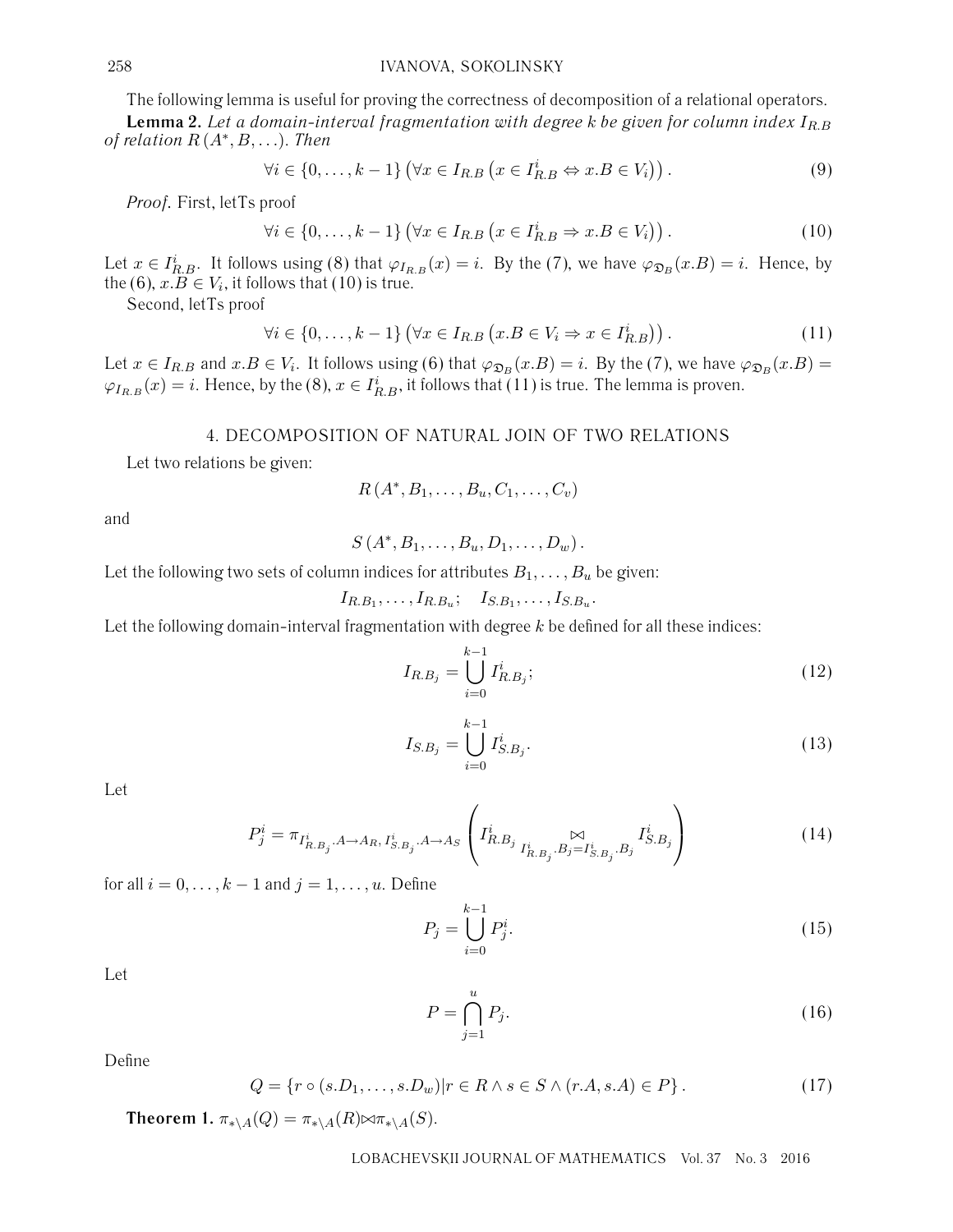*Proof.* First, let's proof

$$
\pi_{* \backslash A}(Q) \subset \pi_{* \backslash A}(R) \bowtie \pi_{* \backslash A}(S). \tag{18}
$$

Let

$$
(a, b_1, \dots, b_u, c_1, \dots, c_v, d_1, \dots, d_w) \in Q.
$$
 (19)

The  $(17)$  implies that there exist tuples r and s such that

$$
(a, b_1, \dots, b_u, c_1, \dots, c_v) = r \in R,
$$
\n(20)

$$
(a', b_1', \dots, b_u', d_1, \dots, d_w) = s \in S \tag{21}
$$

and

$$
(r.A, s.A) \in P. \tag{22}
$$

It follows that  $\exists p \in P(p.A_R = a \land p.A_S = a')$ . Hence, by the (16) we get  $\forall j \in \{1, ..., u\} \times$  $(\exists p \in P_j(p.A_R = a \land p.A_S = a'))$ . It follows using (15) that  $\forall j \in \{1, ..., u\}$   $(\exists i \in \{0, ..., k-1\} \times a')$  $(\exists p \in P_j^i(p.A_R = a \land p.A_S = a'))$ . Thus since (12)–(14), it follows that

$$
\forall j \in \{1,\ldots,u\} \left(\exists x \in I_{R.B_j} \left(\exists y \in I_{S.B_j} \left(x.A=a \land x.B_j=y.B_j \land y.A=a'\right)\right)\right).
$$

Hence, by the Definition 1 we get

$$
\forall j \in \{1,\ldots,u\} \left(\exists \tilde{r} \in R \left(\exists \tilde{s} \in S \left(\tilde{r}.A=a \wedge \tilde{r}.B_j=\tilde{s}.B_j \wedge \tilde{s}.A=a'\right)\right)\right).
$$

Since A is a primary key in R and S, using (20) and (21), it follows that  $(a', b_1, \ldots, b_u, d_1, \ldots, d_w) \in S$ , hence  $(b_1,\ldots,b_u,c_1,\ldots,c_v,d_1,\ldots,d_w) \in \pi_{*\setminus A}(R) \bowtie \pi_{*\setminus A}(S)$ . Hence (18) holds.

Now, let's proof

$$
\pi_{* \backslash A}(R) \bowtie \pi_{* \backslash A}(S) \subset \pi_{* \backslash A}(Q). \tag{23}
$$

Let

$$
(a, b_1, \dots, b_u, c_1, \dots, c_v) = r \in R
$$
\n(24)

and

$$
(a', b_1, \dots, b_u, d_1, \dots, d_w) = s \in S. \tag{25}
$$

Therefore, by the column index definition, using (4), we get

$$
\forall j \in \{1,\ldots,u\} \quad (\exists x \in I_{R.B_j} (\exists y \in I_{S.B_j} (x.A = a \land x.B_j = b_j = y.B_j \land y.A = a'))).
$$

Combining it with (9), we obtain

$$
\forall j \in \{1, ..., u\}
$$

$$
\left(\exists i \in \{0, ..., k-1\} \left(\exists x \in I_{R.B_j}^i \left(\exists y \in I_{S.B_j}^i \left(x.A = a \land x.B_j = y.B_j \land y.A = a'\right)\right)\right)\right).
$$

Now, by (14),

$$
\forall j \in \{1,\ldots,u\} \quad (\exists i \in \{0,\ldots,k-1\} \left(\exists p \in P_j^i \left(p.A_R = a \land p.A_S = a'\right)\right)\right).
$$

Using (15), we get

$$
\forall j \in \{1, \ldots, u\} \quad (\exists p \in P_j \ (p.A_R = a \land p.A_S = a'))
$$

By (16), it follows that  $(a, a') \in P$ . Summing it with (17), (24) and (25), we get

 $(a, b_1, \ldots, b_n, c_1, \ldots, c_n, d_1, \ldots, d_m) \in Q$ 

so (22) holds. The theorem is proven.

LOBACHEVSKII JOURNAL OF MATHEMATICS Vol. 37 No. 3 2016